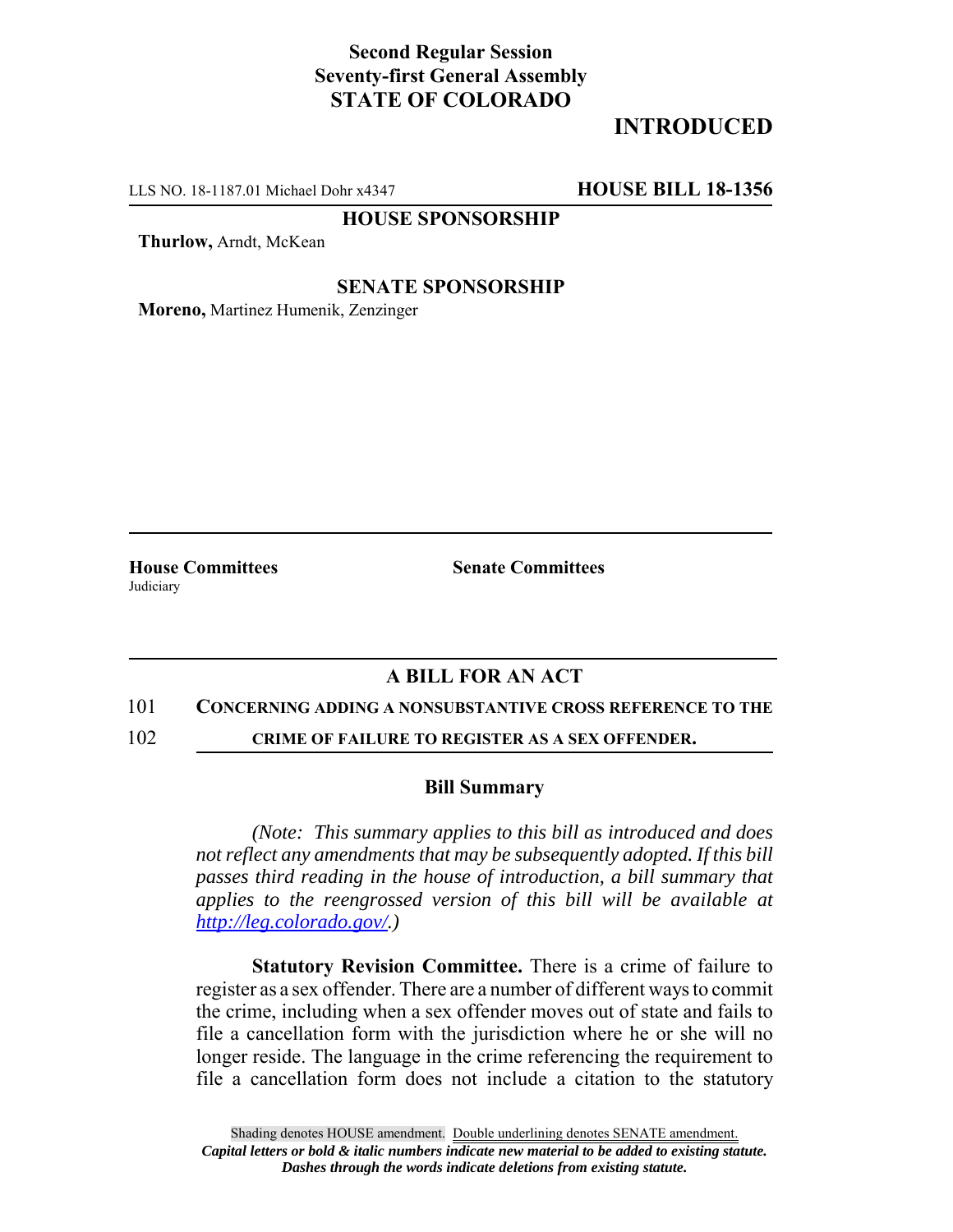requirement to file the cancellation form. The bill adds that cross reference.

*Be it enacted by the General Assembly of the State of Colorado:*

 **SECTION 1. Legislative declaration.** The general assembly declares that the purpose of this legislation, enacted in 2018, is to effect a nonsubstantive change in statute to add a cross reference to section 18-3-412.5 (1)(i), Colorado Revised Statutes. The general assembly further declares that the addition of the cross reference to section 18-3-412.5 (1)(i), Colorado Revised Statutes, does not in any way alter the scope or applicability of the statutory section involved.

 **SECTION 2.** In Colorado Revised Statutes, 18-3-412.5, **amend** 10 (1) introductory portion and  $(1)(i)$  as follows:

 **18-3-412.5. Failure to register as a sex offender.** (1) A person 12 who is required to register pursuant to article 22 of title 16  $C.R.S.,$  and who fails to comply with any of the requirements placed on registrants by 14 said article ARTICLE 22, including but not limited to committing any of the acts specified in this subsection (1), commits the offense of failure to register as a sex offender:

 (i) Failure to complete a cancellation of registration form and file the form with the local law enforcement agency of the jurisdiction in which the person will no longer reside PURSUANT TO SECTION 16-22-108  $(4)(a)(II);$ 

 **SECTION 3. Act subject to petition - effective date.** This act takes effect at 12:01 a.m. on the day following the expiration of the ninety-day period after final adjournment of the general assembly (August 8, 2018, if adjournment sine die is on May 9, 2018); except that, if a referendum petition is filed pursuant to section 1 (3) of article V of the